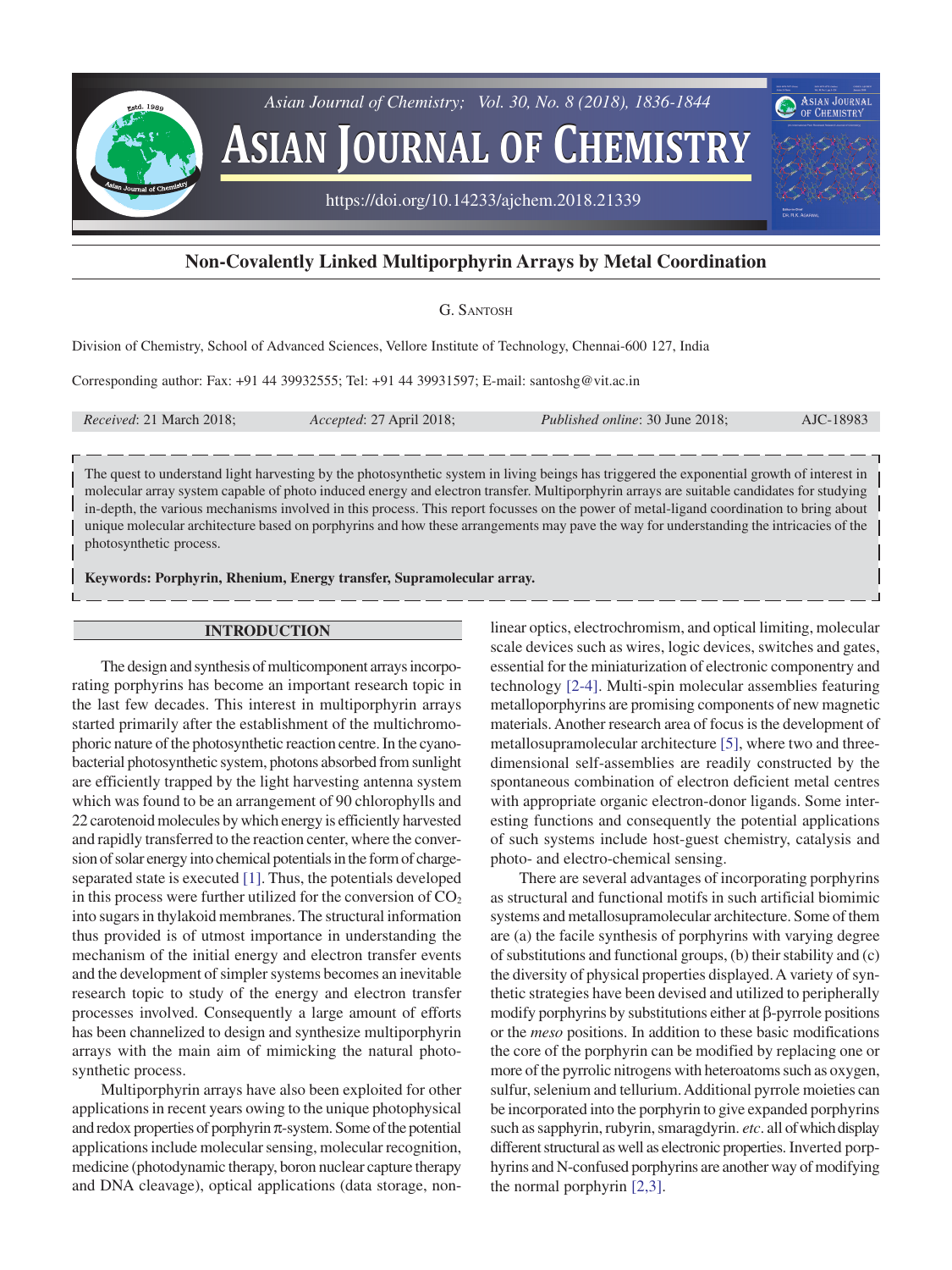**Non-covalently linked multiporphyrin arrays:** The construction of multiporphyrin arrays by non-covalent metal-coordination based self-assembly reactions has several advantages. Firstly in this methodology, advantage is taken of the fact that metal centers play an essential structural and ordering role, which provides the requisite geometry in a controlled fashion. Secondly, functionalities can readily be introduced onto the metallosupramolecular structure by employing functional ligands and metal centres in the assembly process, whose interactions may lead to cavities in the superstructure that can accommodate guest molecules. This molecular-recognition phenomenon can be promptly exploited to develop potential molecular sensors. Thirdly, macrocycles and cages containing transition metals are generally more sensitive and responsive to electro- and photochemical stimuli compared to metal free organic structures.

Non-covalently linked multiporphyirn arrays based on metalligand self-assembly can be constructed in a number of modes. One such mode is when one or more ligating groups present on the porphyrin periphery is/are coordinated to metals inserted in a porphyrin core, resulting in arrays known as "side to face" arrays. The most commonly utilized ligating groups are those based on nitrogen and oxygen atoms. Dimer **1** (Fig. 1) and trimer **2** (Fig. 2) are examples of "side to face" arrays, where the ligating group is a phenoxy and a hydroxyl group, respectively at the *meso* position of the porphyrin [\[6,7\]](#page-8-0).





Fig. 1. Structure of a "side-to face" dimer **1**, formed by *meso*-(2-hydroxyphenyl)porphyrin



Fig. 2. Structure of a "side-to face" trimer **2**, formed by β-hydroxy porphyrin

Many ligating groups where nitrogen is the ligating atom have been incorporated in the porphyrin periphery. The introduction of N-methylimidazole into 5,15-positions of 2,8,12,18 tetraethyl-3,7,13,17-tetramethylporphyrin resulted in a hybrid porphyrin ligand with two additional centers of coordination. The zinc(II) complex of this porphyrin formed a slipped-cofacial dimer (**3** and **4**) (Figs. 3 and 4) revealing a head-to-tail structure  $[8,9]$ .



Fig. 3. Structure of a slipped-cofacial dimer **3,** formed by *meso trans* imidazole substituted porphyrin



Fig. 4. Structure of a slipped-cofacial trimer **4**, formed by *meso trans* imidazole substituted porphyrin

It is reported that in solution, zinc(II) porphyrin when fused with 7-azabicyclo[2.2.1]heptadiene ring form a cyclic dimer **5** [\[10\]](#page-8-0) (Fig. 5). In this complex, Zn(II) ions is crystallized as a cyclic hexamer and found to be coordinated to secondary amino nitrogen atom of a neighboring unit [\[10\]](#page-8-0).



Fig. 5. Structure of dimer **5**, formed by zinc metallated 7-azabicyclo- [2.2.1]heptadiene fused porphyrin

The second type of coordinatively linked multiporphyirn arrays are called as "side to side" arrays where metal ions, located outside of the porphyrin ring, induce the self-assembly process to form one-, two- and three dimensional molecular architecture. The metal ion plays the vital role of bringing together two or more porphyrin sub-units resulting in the formation of the multiporphyirn array. The arrays **6** and **7** (Figs. 6 and 7) are examples [\[11\]](#page-8-0) of side to side arrays which do not involve a *meso*pyridyl porphyrin.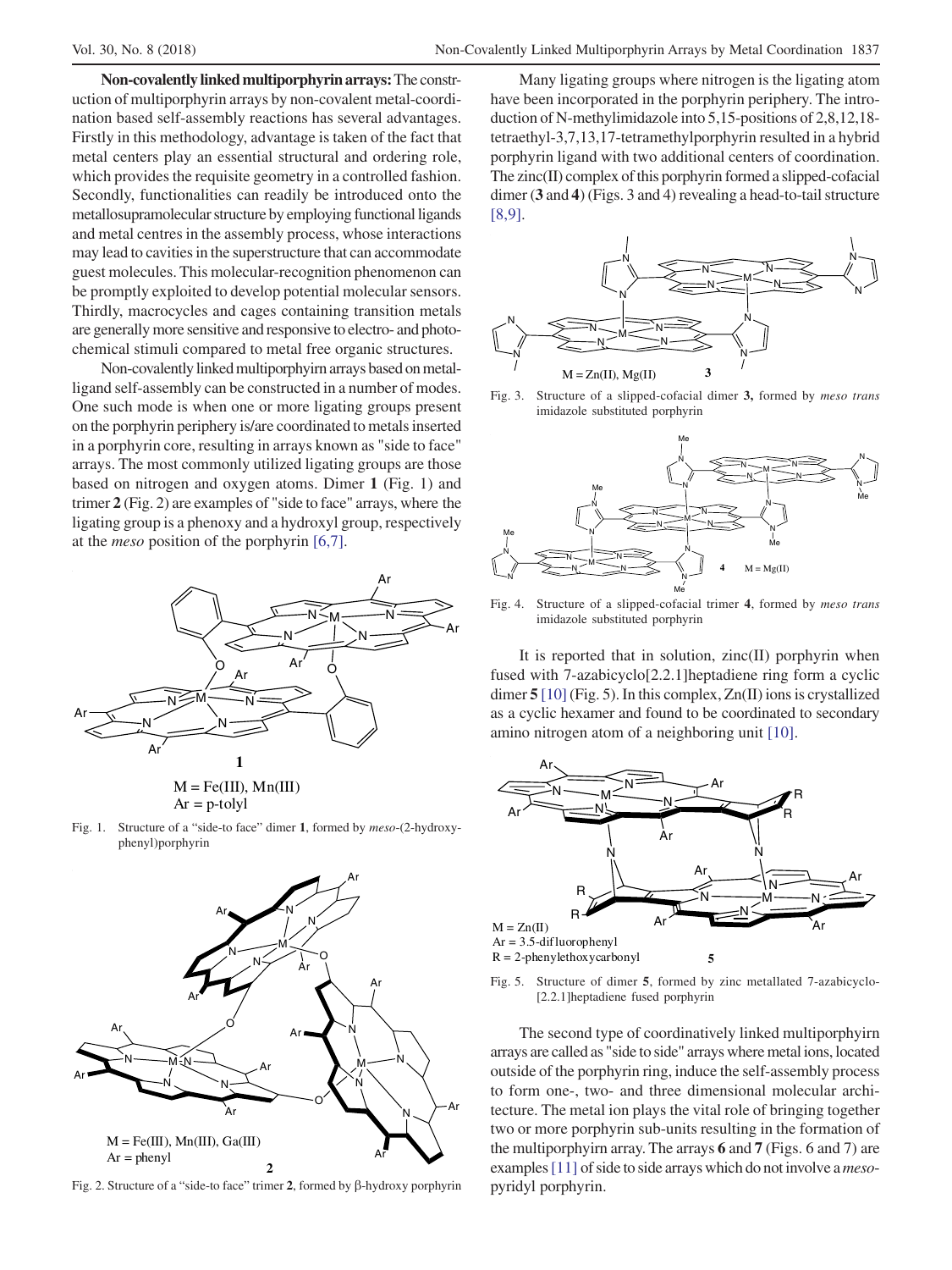

 $Ar = 3,5$ (di-t-butyl) phenyl

Fig. 6. Structure of a "side to side" dimer **6**, based on a terpyridyl substituted porphyrin



Fig. 7. Structure of a "side to side" dimer **7**, based on a 1, 10-phenanthroline substituted porphyrin

Pyridyl-porphyrins [2,3] constitute a very important and the most versatile class of porphyrin based ligands for the construction of metal-mediated self assembled arrays. There are few advantages of utilizing pyridyl functionalities as ligating groups, some of which are: (a) The coordinating ability of pyridine towards a wide variety of metal ions have been well documented and pyridine proves to be a versatile ligand, forming stable complexes with a large number of metal ions, and this versatility in coordination can be exploited to form multiporphyirn arrays with different metals being used, (b) pyridine moiety is easily modified synthetically which is an important requirement for them to be readily built in porphyrin periphery at *meso*positions. Up to four metal centres can be coordinated to pyridyl groups by synthesizing porphyrins with mixed pyridyl and phenyl functionalities at the *meso*-positions, and (c) pyridine also offers three different carbon positions by which it can attach itself to the porphyrin ring. This variation helps in building different metallosupramolecular architectures with different spatial orientations.

Although several examples for side to face arrays were presented earlier, it is worthwhile to look at various such arrays synthesized using pyridyl porphyrin to have an appreciation for the vital role these ligands play in chemistry of self-assembled porphyrin arrays {arrays **8** [\[12\]](#page-8-0) (Fig. 8), **9** [\[12\]](#page-8-0) (Fig. 9), **10** [\[13\]](#page-8-0) (Fig. 10) and **11** (Fig. 11) [\[2,3\]](#page-8-0)}.

Majority of side to side multiporphyrin arrays based on self assembly have pyridyl porphyrins as the ligating group. The earliest such example is the formation of a porphyrin square reported by Drain and Lehn [\[14\]](#page-8-0). *cis*-Dipyridyl porphyrin, when reacted with *trans*-Pd(NCPh)<sub>2</sub>Cl<sub>2</sub> gave the tetranuclear square (**12**) (Fig. 12). When the reaction was carried out with  $cis$ -Pd(NC-Ph)<sub>2</sub>Cl<sub>2</sub>, the resulting porphyrin array was a cyclic dimer (**14**) (Fig. 14). They also reported that when *trans*dipyridyl porphyrin was reacted with *cis*-Pt(NCPh)<sub>2</sub>Cl<sub>2</sub>, tetranuclear square (**13**) (Fig. 13) results where Pt metal occupies the corners of the square as opposed to porphyrins in square (**12**).

All of the molecular arrays were very weakly fluorescent due to the presence of the heavy atom effect of palladium and platinum respectively which accelerates the singlet-triplet excited state intersystem crossing. They have also reported the formation of two different discrete dimers linked by a *trans*and *cis*-PdCl<sub>2</sub> moiety, respectively (15 and 16) (Fig. 15 and 16).

Woo and co-workers [\[15\]](#page-8-0) have demonstrated the versatile ways in which coordinative porphyrin assemblies can be constructed by exploiting the reactivity of square planar Pt and Pd metal precursors, respectively with pyridyl porphyrins. One of the remarkable assemblies they were able to synthesize was the tetrameric assembly where four porphyrins bearing a single pyridyl group each were assembled in a square planar geometry by a single metal ion.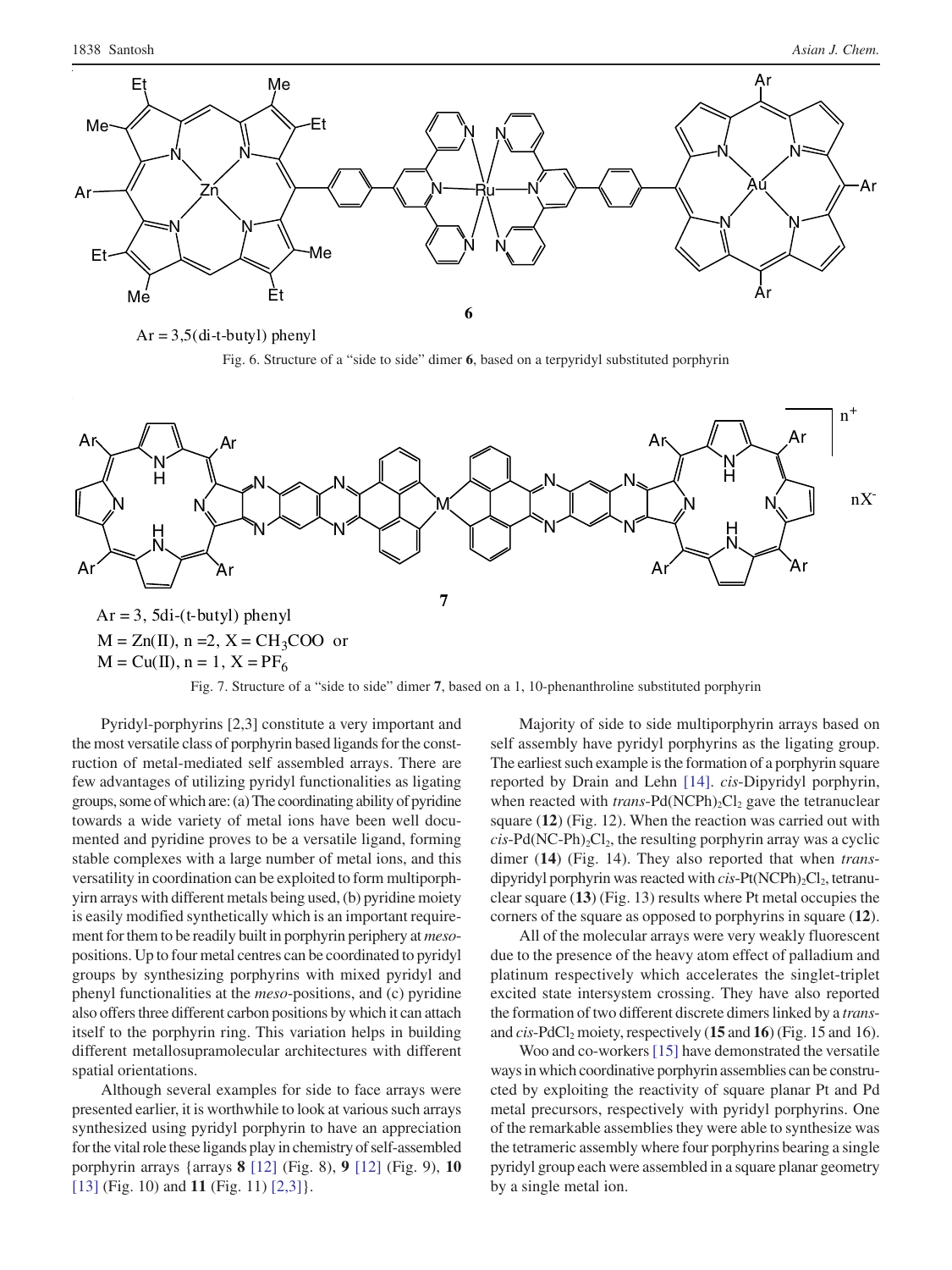

 $X = Y = NH$ ,  $M = Os(II)$ -CO, Ar = phenyl  $X = S$  Y = NH, M = Ru(II)-CO, Ar = phenyl

*cis*-dipyridyl porphyrin tripyridyl porphyrin tripyridyl porphyrin



Fig. 10. Structure of a "side to face" cyclic square shaped tetramer **10**, based on *meso cis*-dipyridyl porphyrin

From the synthetic point of view, the building of such arrays is very interesting but the possibility of studying properties like singlet-state energy transfer suffer a drawback due to the presence of heavy metals like Ru(II), which quenches the emission because of heavy atom effect [\[16-18\].](#page-8-0) There are a number of advantages of building multiporphyrin arrays assembled by  $Re(CO)_{3}Cl$ fragments some of which are (a) when two of the carbonyl of  $ReCO<sub>5</sub>Cl$ , the key precursor, are replaced by another ligand, the resulting  $ReCO<sub>3</sub>Cl$  fragment mostly prefers its carbonyls in a facial geometry due to stability reasons. This translates into formation of a complex where the two ligands will always be



Fig. 8. Structure of a "side to face" trimer **8** based on *meso* Fig. 9. Structure of a "side to face" tetramer **9** based on *meso*

in *cis*-geometry [\[19\].](#page-8-0) So, the self assembly process using this fac-ReCO<sub>3</sub>Cl fragment and a polytopic ligand, will always lead to arrays of defined shapes only and not any random designs. This aspect was clearly demonstrated in the synthesis of a tetrameric molecular square (**18**) (Fig. 18) by the self assembly between *trans*-dipyridyl porphyrin and ReCO<sub>5</sub>Cl, where four porphyrins are coplanar [\[20\]](#page-8-0). A random assembly would have resulted in a mixture of isomers, and (b) majority of imine and azine complexes of  $Re(CO)_{3}Cl$  are photoluminiscent.

Hupp *et al.* [\[21\]](#page-8-0) synthesized rhenium(I) bridged N<sub>4</sub>porphyrin dimers (**19**) (Fig. 19) and showed an efficient energy transfer from zinc(II) porphyrin unit to freebase porphyrin unit. Interestingly, despite the incorporation of Re(I) ions into the porphyrin dimers, the dimers remain significantly fluorescent and useful to study porphyrin-porphyrin energy transfer in singlet state, (c) unlike the assemblies made by using Pt(II) or Pd(II), neutral compounds are obtained, which make them insoluble in water which is an important property required to for thin-film molecular aggregates applications, (d) rhenium(I) imine bonds are inert at ambient temperatures, which translates into building of very robust arrays which are not labile at the metal centres. Interestingly, the reports on heteroatom substituted porphyrins having pyridyl groups at *meso* positions are very limited in the literature in spite of the growing importance of *meso*-pyridyl porphyrins in the formation of supramolecular assemblies.

Ravikanth and Santhosh [\[22\]](#page-8-0) have demonstrated Re(I) mediated assembly of pyridyl heteroporphyrins into dyad **20** (Fig. 19) with each porphyrin having a different core. Due to the presence of porphyrins of two different cores, the possibility of energy transfer were further studied in these dyads. His group further expanded the possibilities of metal coordinated assembly of porphyrins by the synthesis of a tryad **21** [\[23\]](#page-8-0) (Fig. 20) where a normal  $N_2S_2$  porphyrin is linked covalently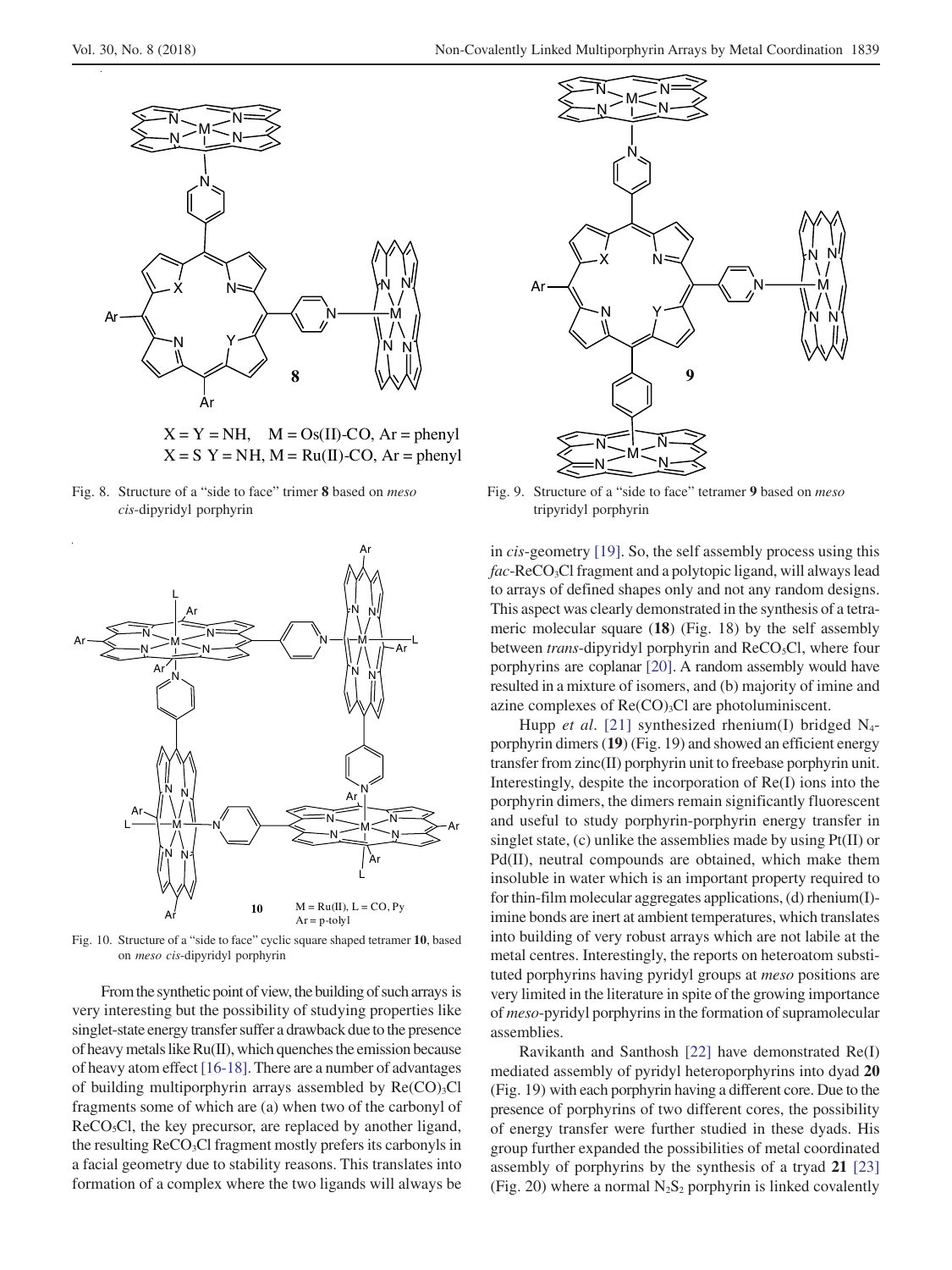

Fig. 11. Structure of a "side to face" acyclic pentamer **11**, based on *meso cis*-pyridyl porphyrin

to a N3S porphyrin with *cis*-pyridyl groups, through which *cis*dipyridyl N<sub>4</sub> porphyrin was assembled by the help of  $Re(CO)_{3}Cl$ fragments. Photo-induced energy transfer from N4 porphyrin unit to  $N_2S_2$  porphyrin was clearly established by steady state and time resolved fluorescence techniques.

An elegant utilization of the complementarity between pyridyl groups of porphyrins and metalloporphyrins is established by the assembly of double stranded oligomeric porphyrin array **22** (Fig. 21) by Morisue *et al*. [\[24\].](#page-8-0) Thermodynamic factors contributing to the remarkable stability of these double stranded assemblies were evaluated by competitive titrations experiments.

Tachibana *et al*. [\[25\]](#page-8-0) synthesized a covalently linked square shaped cyclic Zn-porphyrin dimer connected by alkynyl fluorene moieties and used it as a host to bind a RuTPP  $(DABCO)_2$ molecule, in the cavity of the cyclic dimer to construct a face to face porphyrin array [\[23\].](#page-8-0) The stability of the tryad is mainly due to the host-guest interaction and through steady state fluorescence and transient absorption spectroscopy an effective photoinduced electron transfer from Zn-porphyrin to Ru-porphyrin is clearly established. Thus this assembly acts as a motif for studying artificial photosynthesis.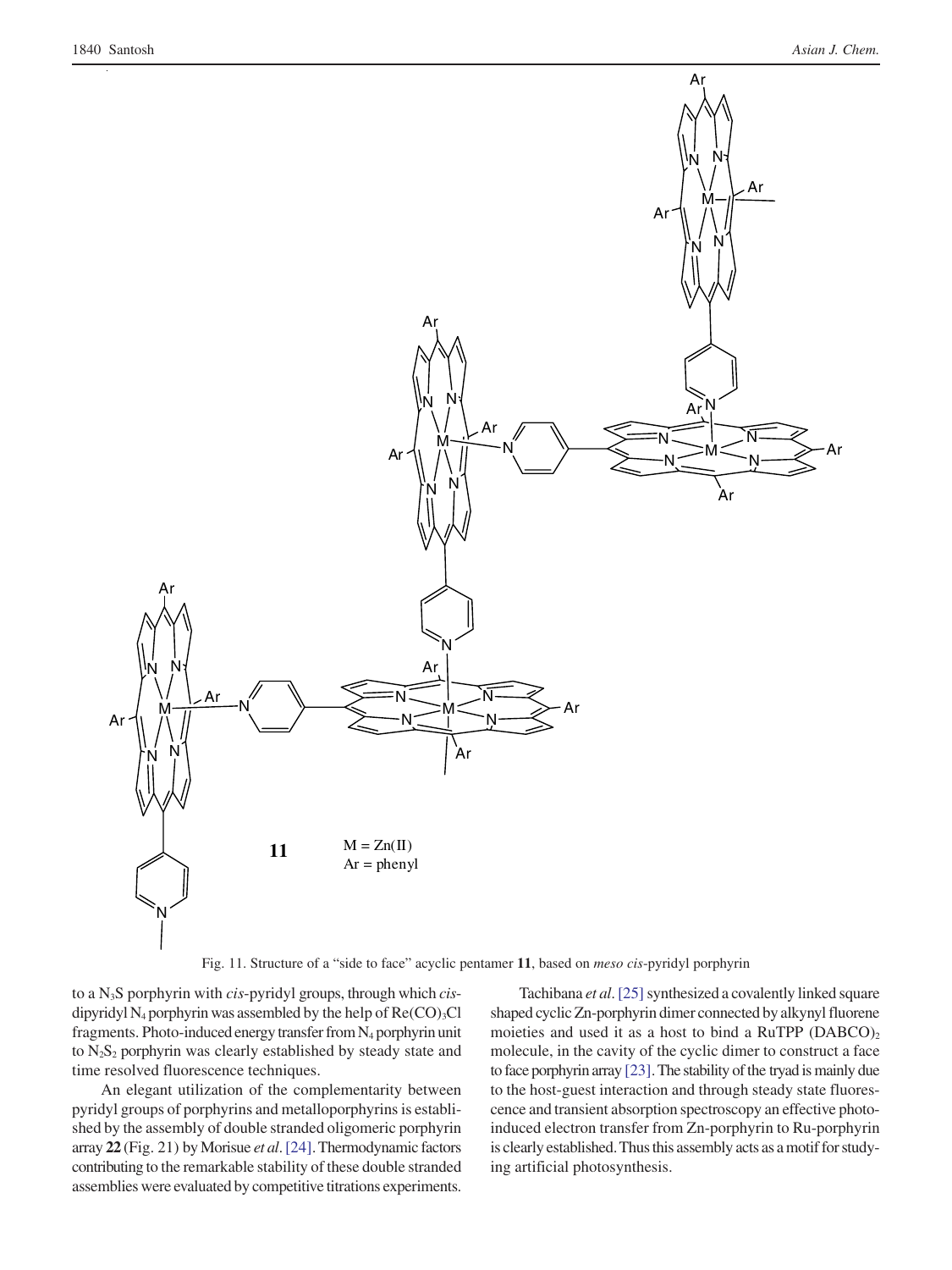

Fig. 12. Structure of a "side to side" cyclic square shaped tetramer **12**, based on coordination of Pd metal to *meso cis*- dipyridyl porphyrin. Porphyrins are in the corners of the molecular square



Fig. 13. Structure of a "side to side" cyclic square shaped tetramer **13**, based on coordination of Pt metal to *meso* τρανσ-dipyridyl porphyrin. PtCl<sub>2</sub> residues are in the corners of the molecular square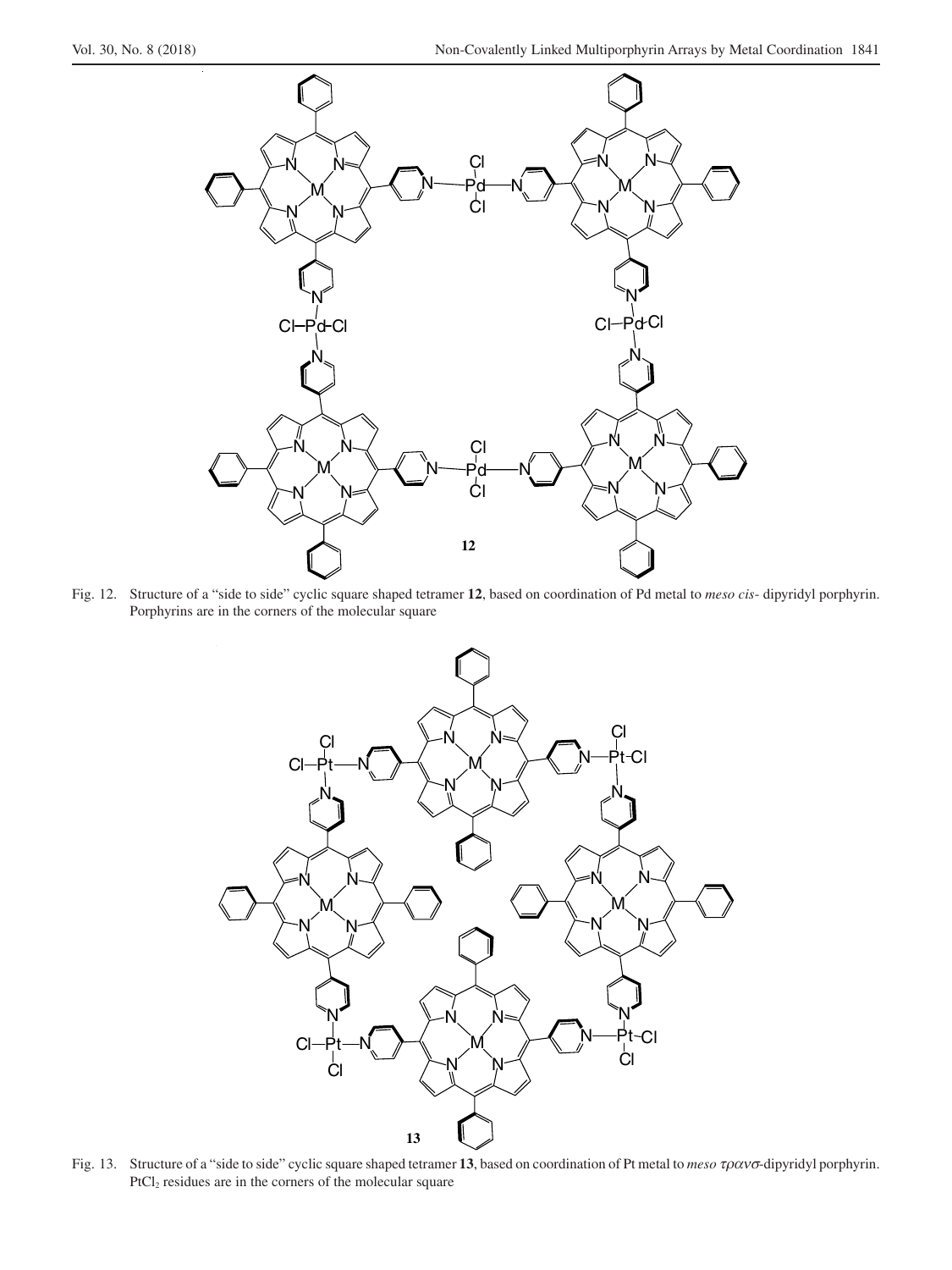

Fig. 14. Structure of a "side to side" cyclic dimer **14**, based on coordination of Pd metal to *meso cis*-dipyridyl porphyrin



Fig. 15. Structure of a "side to side" acyclic dimer **15**, based on coordination of Pd metal to *meso* pyridyl porphyrin, with *cis* geometry around Pd metal



Fig. 16. Structure of a "side to side" acyclic dimer **16**, based on coordination of Pd metal to *meso cis*-pyridyl porphyrin, with *trans* geometry around Pd metal



Fig. 17. Structure of a cross-shaped acyclic tetramer **17**, based on coordination of one Pd metal to four *meso* pyridyl porphyrins



Fig. 18. Structure of a "side to side" cyclic square shaped tetramer **18**, based on coordination of Re metal to *meso trans*-dipyridyl porphyrin. Re(CO)3Cl residues are in the corners of the molecular square

A cyclotriphosphazene modified with pyridyl moieties was utilized to synthesize a molecular scaffold to build a hexaporphyrinic and dodecaporphyrinic arrays **24** and **25** (Figs. 23 and 24), respectively [\[26\]](#page-8-0) by exploiting the coordination between Ru and pyridyl groups.

#### **Conclusion**

In conclusion, this report gives an overview of the various methodologies involved in the construction of multiporphyrin arrays by the exploitation of metal coordination to an in-built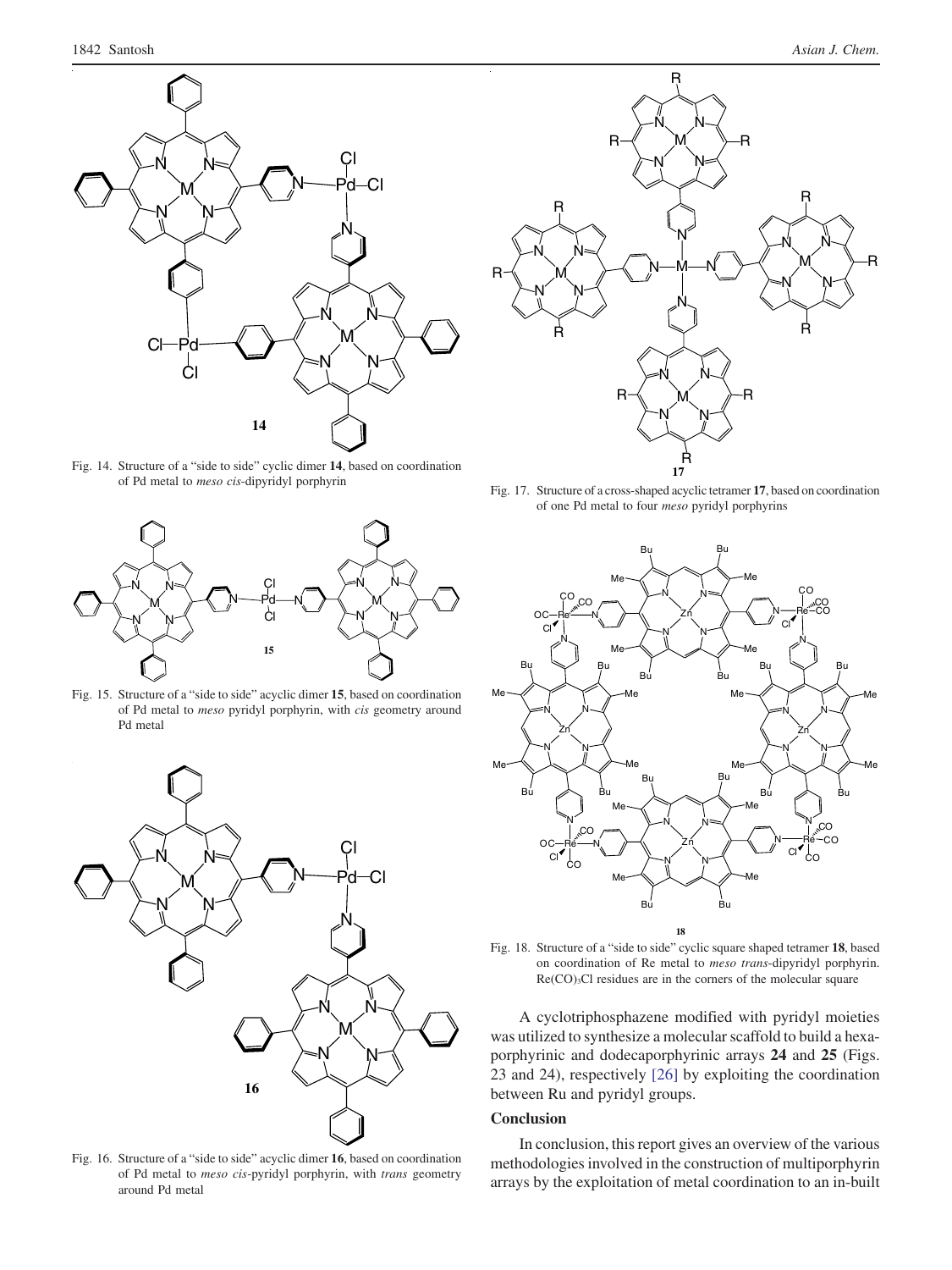

different cores, capable of resonance energy transfer



Fig. 19. Structure of a "side to side" cyclic dimers **19** and Fig. 20. Structure of a trimer **21**, based on coordination of Re **20**, based on coordination of Re metal to *meso cis*- metal to a porphyrin dimer containing *meso cis*-dipyridyl dipyridyl porphyrin. The two porphyrins are of groups and a *meso cis*-dipyrydyl porphyrin



**22**

Fig. 21. Structure of double stranded oligomeric porphyrin array **22**



Fig. 22. Structure of a "face to face" porphyrin array **23**, where a covalently linked cyclic dimer containing porphyrin acts as a host to a RuTPP (DABCO)2 guest molecule



Fig. 23. Structure of a hexaporphyrinic molecular array **24**, based on a pyridine substituted cyclotriphosphazene scaffold